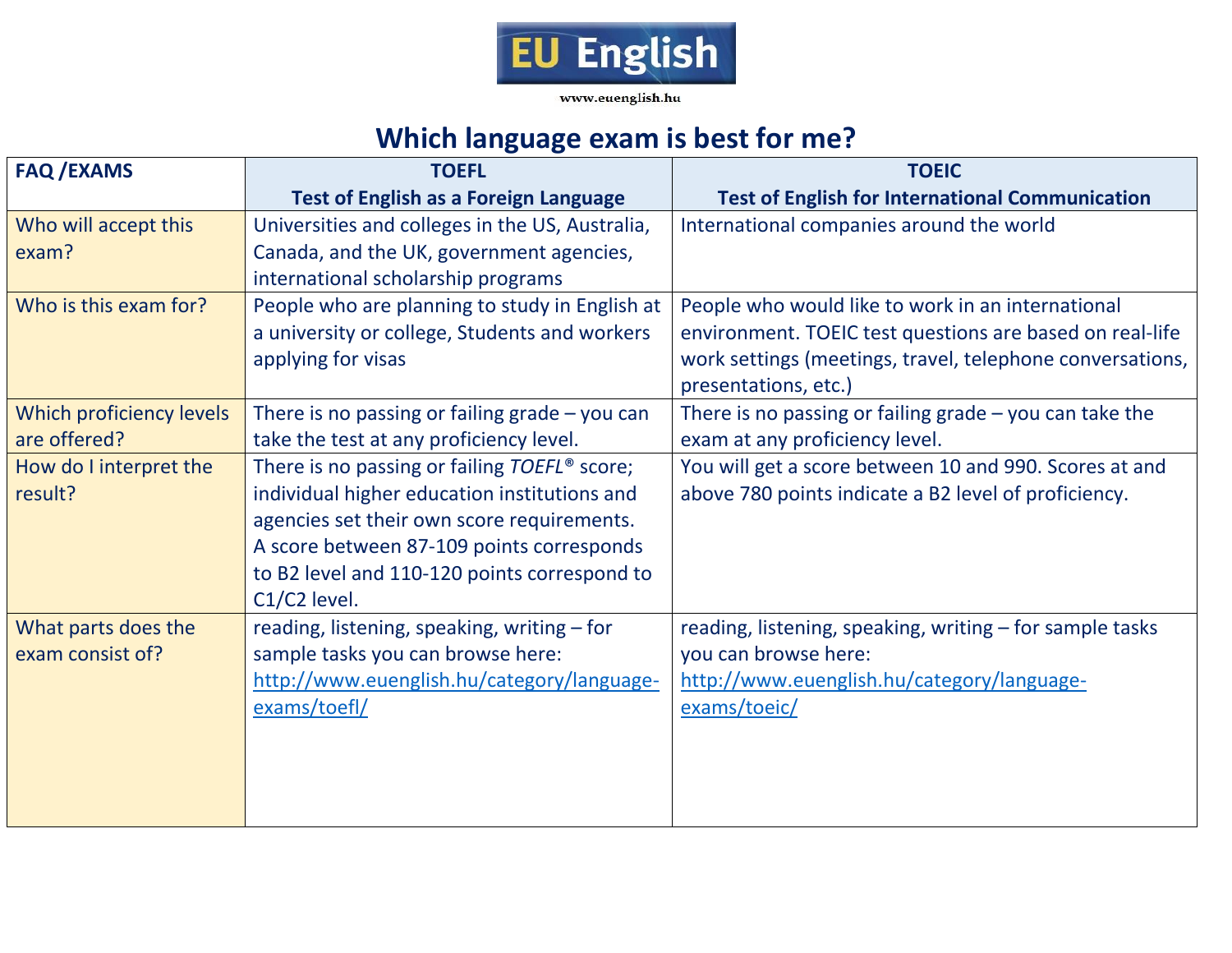

www.euenglish.hu

## **Which language exam is best for me?**

| <b>FAQ /EXAMS</b>         | <b>TOEFL</b>                                   | <b>TOEIC</b>                                              |  |
|---------------------------|------------------------------------------------|-----------------------------------------------------------|--|
|                           | <b>Test of English as a Foreign Language</b>   | <b>Test of English for International Communication</b>    |  |
| How long does the exam    | 4 1/2 hours (with a mandatory 10-minute break  | The Listening and Reading test is a paper and pencil test |  |
| take?                     | halfway through the test). Here is a useful    | that takes 2 % hours to complete. The Speaking and        |  |
|                           | video o what to expect on the day of the test: | Writing test is an online test you can take at the test   |  |
|                           | http://www.ets.org/s/toefl/flash/15571_toefl   | center and it lasts for 90 minutes.                       |  |
|                           | prometric.html                                 |                                                           |  |
| Where are the test        | There are test centers in almost every         | There are both public and institutional test centers.     |  |
| centers?                  | country. Check the locations here:             | Institutional tests are offered by universities and       |  |
|                           | http://www.ets.org/bin/getprogram.cgi?test=    | language schools.                                         |  |
|                           | toefl                                          |                                                           |  |
| How do I register for the | You can register online:                       | You can register for public testing at www.ets.org. You   |  |
| exam?                     | http://www.ets.org/bin/getprogram.cgi?test=    | may also check local language schools and universities if |  |
|                           | toefl                                          | they offer testing services.                              |  |
| How much does it cost?    | The costs vary from country to country, but    | Each component of the test costs around 90 US dollars,    |  |
|                           | on average it is between 150-250 US dollars    | but fees can vary depending on the test centers.          |  |
|                           | (the paper version called TOEFL PBT costs less |                                                           |  |
|                           | than the computer-based version called         |                                                           |  |
|                           | TOEFL IBT).                                    |                                                           |  |
| When can I take the       | The TOEFL test has more test dates (over 50    | There are several dates offered each year - roughly one   |  |
| exam?                     | per year) and locations than any other         | date each month.                                          |  |
|                           | English-language test in the world.            |                                                           |  |